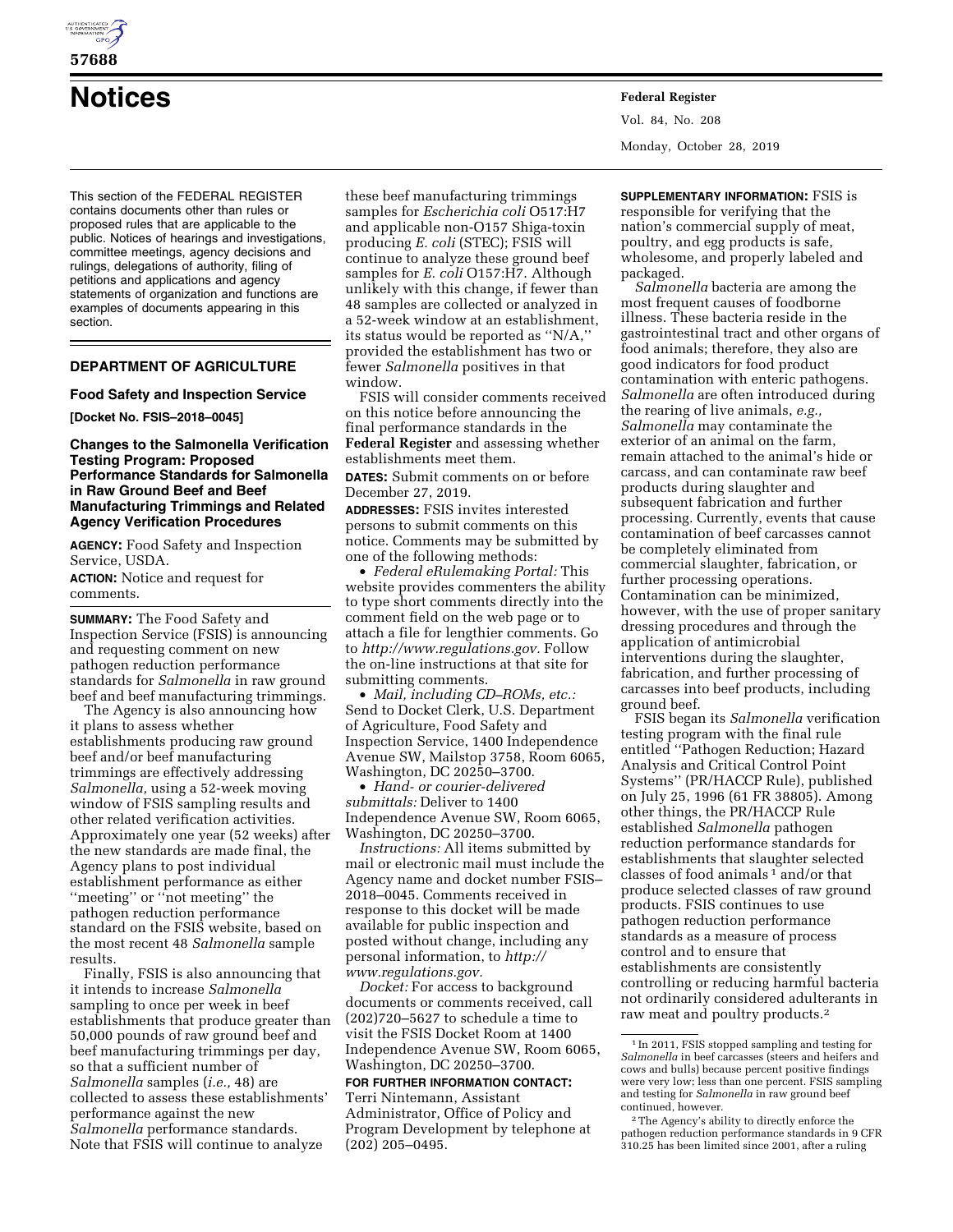Because of continued outbreaks of *Salmonella* illness associated with the consumption of ground beef products, FSIS is proposing to update its *Salmonella* performance standard for raw ground beef and establish a new performance standard for beef manufacturing trimmings,<sup>3</sup> the primary component of raw ground beef. These updated and new performance standards would address the market failure from information asymmetry between producers and buyers. Absent these standards, buyers could not readily identify the difference in *Salmonella* levels across producers. A summary of the most recent *Salmonella*  outbreaks linked to ground beef and FSIS's responses to these outbreaks that ultimately led to the development of the new performance standards follows.

In 2011, FSIS investigated a multi-State outbreak of 20 *Salmonella*  Typhimurium infections linked to the consumption of ground beef.4 Eight people were hospitalized, and the outbreak strain was resistant to at least seven antibiotics. In 2012, an establishment recalled approximately 30,000 pounds of raw ground beef linked to a multi-state outbreak of *Salmonella* Enteritidis with 46 persons infected.5 Twelve people were hospitalized. Also, in 2012, the Centers for Disease Control and Prevention (CDC) confirmed a single-State outbreak from ground beef contaminated with *Salmonella* Enteritidis that resulted in 24 illnesses. Two people were hospitalized. In 2013, 22 persons from six States were infected with *Salmonella* Typhimurium linked to ground beef.6 Seven people were hospitalized.

In response to these outbreaks, on August 28, 2013, FSIS published in the

3FSIS defines ''beef manufacturing trimmings'' as trim produced from cattle (including veal) that are slaughtered at the establishment where the FSIS sampling is occurring. Beef manufacturing trimmings include trim of any size and primal or subprimal cuts, such as chucks, rounds, or shanks, or boneless beef of any size used at the slaughter establishment for non-intact use, or that is intended for raw non-intact use by other establishments.

**Federal Register** a notice announcing changes it was making to its *Salmonella*  verification testing program for raw beef products intended for non-intact use (78 FR 53017). Specifically, FSIS announced that it would begin analyzing for *Salmonella* all samples of raw ground beef, beef manufacturing trimmings, bench trim, and other raw ground beef components that it already collects for STEC testing, including raw ground beef products that FSIS samples at retail stores, and imported shipments of raw ground beef, trim, and other raw ground beef components that FSIS samples at official import inspection establishments. In addition, FSIS announced that it was increasing the raw ground beef analytical sample portion from 25 grams to 325 grams.7 FSIS explained that the likelihood of detecting positive samples increases with the analytical portion size. FSIS also described how it intended to use the results generated from its raw ground beef (''MT43'') and beef manufacturing trimmings (''MT60'') verification testing programs to estimate the *Salmonella* prevalence in those products and to develop updated or new pathogen reduction performance standards.

Finally, FSIS stated in this notice that it was considering alternatives to setbased sampling for *Salmonella,*  including routine sampling throughout the year used in conjunction with a ''moving window'' approach to assess process control in establishments subject to performance standards. FSIS explained that this approach would allow for on-going scheduled *Salmonella* sampling, similar to the approach FSIS has used for STEC sampling and would provide FSIS with more flexibility for scheduling sample collections at different establishments.

After reviewing the comments received on the August 2013 notice, FSIS announced in the **Federal Register**  that it was implementing the plans in that notice on June 5, 2014 (79 FR 32436). Thus, on June 29, 2014, FSIS discontinued *Salmonella* sampling set procedures for raw ground beef products (the ''HC01'' sampling program) and stopped assessing whether establishments met the codified pathogen reduction performance standards for ground product, except in those establishments in Category 3.8 9 At

the same time, FSIS began co-analyzing for *Salmonella* all samples of raw beef products it collects for STEC analysis (including imported raw beef products) using the larger analytical sample portion. FSIS collects raw beef products for STEC analysis and *Salmonella*  analysis regardless of production volume; FSIS did not establish a low volume exemption for beef establishments for FSIS STEC or *Salmonella* verification testing. FSIS has posted the aggregate results of this testing as part of its quarterly sampling project results reporting.10

Notably, in 2015, the CDC published an analysis of beef-related outbreaks from 1973–2011 and reported that ground beef is now a significant source of *Salmonella* outbreaks and that stronger measures are needed to decrease contamination of raw ground beef with *Salmonella.*11

Beginning in 2016 and ending in 2017, the CDC reported 106 illnesses in 21 States associated with *Salmonella*  Newport from ground beef.12 One person died, and 42 people were hospitalized. Notably, the CDC is currently investigating a multi-State illness outbreak from beef products contaminated with *Salmonella*  Newport.13 To date, this outbreak has resulted in 403 illnesses from 30 States, with 117 people hospitalized. On October 4, 2018, approximately 6.5 million pounds of beef products, including ground beef, were recalled due to this outbreak and an expansion of the recall with an additional 5.2 million pounds of beef products occurred on December 4, 2018.14

### **Moving Window Approach**

On February 11, 2016, the Agency explained how it would assess performance using a moving window of FSIS sampling results in poultry establishments subject to *Salmonella*  and *Campylobacter* pathogen reduction performance standards (81 FR 7285). FSIS stated that the moving window would be 52 weeks and that the Agency

12*[https://www.cdc.gov/mmwr/volumes/67/wr/](https://www.cdc.gov/mmwr/volumes/67/wr/mm6715a2.htm)  [mm6715a2.htm](https://www.cdc.gov/mmwr/volumes/67/wr/mm6715a2.htm)*.

by the U.S. Court of Appeals for the Fifth Circuit in *Supreme Beef Processors, Inc.* v. *USDA.* In that case, the court enjoined FSIS from suspending inspection services against a meat grinding operation for failure to meet the *Salmonella*  performance standards. Since that time, FSIS has used *Salmonella* failures as a basis to conduct an in-depth evaluation of the establishment's Hazard Analysis and Critical Control Point systems, including its HACCP plan and Sanitation Standard Operating Procedures.

<sup>4</sup>*[https://www.cdc.gov/salmonella/2011/ground](https://www.cdc.gov/salmonella/2011/ground-beef-2-1-2012.html)[beef-2-1-2012.html](https://www.cdc.gov/salmonella/2011/ground-beef-2-1-2012.html)*.

<sup>5</sup>*[http://www.cdc.gov/salmonella/enteritidis-07-](http://www.cdc.gov/salmonella/enteritidis-07-12/index.html)  [12/index.html;](http://www.cdc.gov/salmonella/enteritidis-07-12/index.html)* FSIS Recall 045–2012.

<sup>6</sup>*[http://www.cdc.gov/salmonella/typhimurium-](http://www.cdc.gov/salmonella/typhimurium-01-13/index.html)[01-13/index.html;](http://www.cdc.gov/salmonella/typhimurium-01-13/index.html)* FSIS Recalls 008–2013 and 009– 2013.

<sup>7</sup>After the Agency increased the analytical sample portion from 25 grams to 325 grams, FSIS stopped using the *Salmonella* performance standard for ground beef Table 2 in 9 CFR 310.25(b) because it was established on the basis of prevalence as measured by a 25-gram sample.

<sup>8</sup>An establishment in Category 3 is exceeding the *Salmonella* performance standard. FSIS Notice 28–

<sup>14</sup> instructed FSIS inspectors to continue set testing at establishments in Category 3 until the establishment is in Category 1 or 2.

<sup>9</sup>FSIS discontinued all sampling sets for ground beef products in establishments in Category 3 in June 2015.

<sup>10</sup>*[http://www.fsis.usda.gov/wps/portal/fsis/](http://www.fsis.usda.gov/wps/portal/fsis/topics/data-collection-and-reports/microbiology/sampling-project-results)  [topics/data-collection-and-reports/microbiology/](http://www.fsis.usda.gov/wps/portal/fsis/topics/data-collection-and-reports/microbiology/sampling-project-results) [sampling-project-results](http://www.fsis.usda.gov/wps/portal/fsis/topics/data-collection-and-reports/microbiology/sampling-project-results)*.

<sup>11</sup>Laufer, A., Grass, J., Holt, K., Whichard, J., Griffin, P., Gould, L., 2015. Outbreaks of *Salmonella*  infections attributed to beef—United States, 1973– 2011. Epidemiology and Infection 143, 2003–2013.

<sup>13</sup>*[https://www.cdc.gov/salmonella/newport-10-](https://www.cdc.gov/salmonella/newport-10-18/index.html)  [18/index.html](https://www.cdc.gov/salmonella/newport-10-18/index.html)*.

<sup>14</sup>FSIS Recall 085–2018.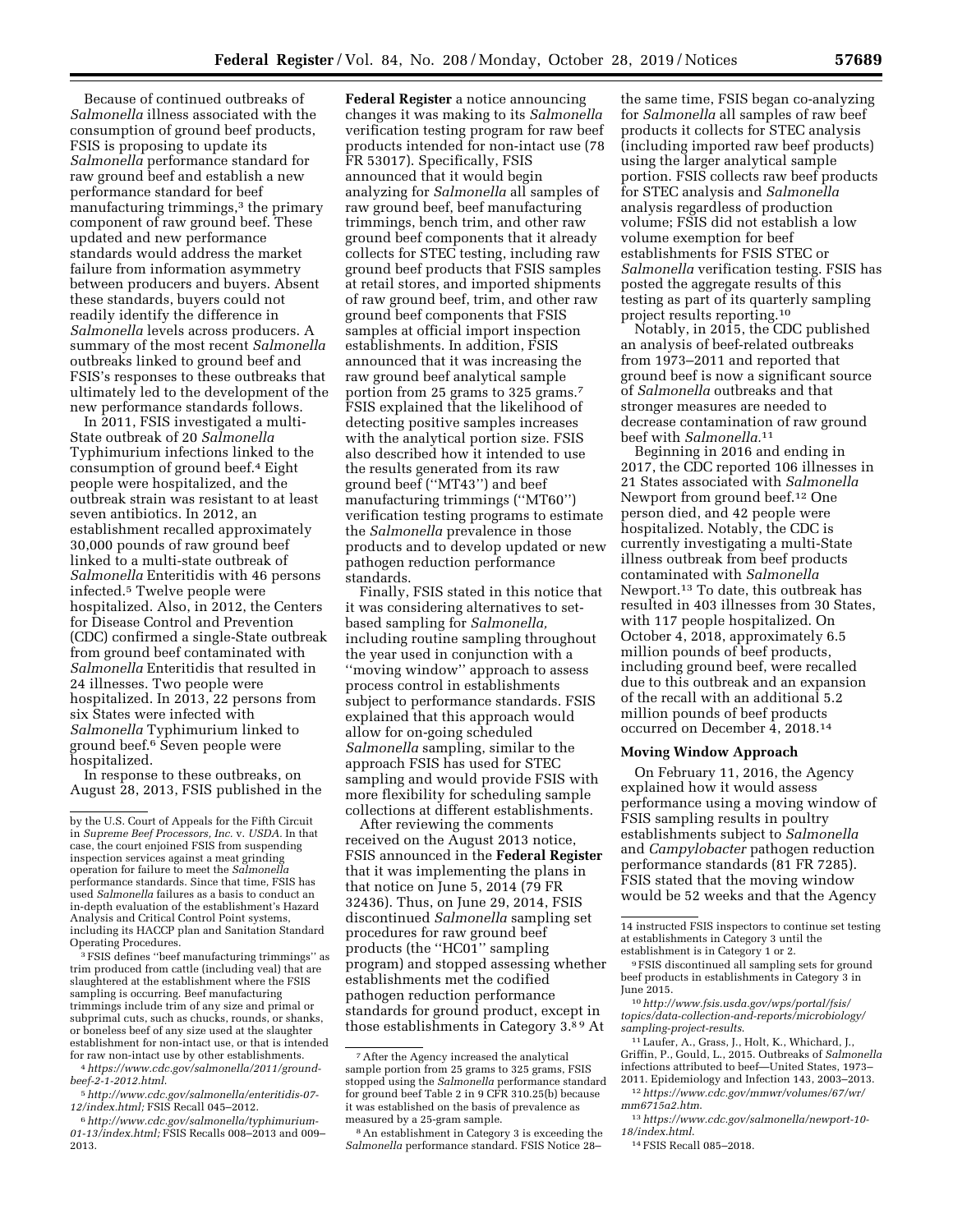would collect samples more frequently in higher-volume establishments and less frequently in lower-volume establishments. The 52-week window obviates the need to account directly for seasonal fluctuations in contamination frequency.15 FSIS intends to use a similar approach for beef establishments that produce raw ground beef and/or beef manufacturing trimmings that will be subject to the updated or new *Salmonella* performance standards. As further explained below, the category reported for each establishment would be based on the last 48 FSIS *Salmonella*  sample results during the most recent 52-week window.

### **Healthy People 2020 (HP2020) Goals**

Food safety is a key component of the Healthy People (HP) initiative, with an entire focus area dedicated to joint FSIS, Food and Drug Administration (FDA), and CDC efforts to reduce foodborne illness, including salmonellosis, in the population. Under the HP2020 goals, FSIS committed, with its public health partners, to a 25-percent reduction in annual cases of salmonellosis.16 Using published results from the CDC,<sup>17</sup> FSIS estimates a median of about 80,000 annual cases of salmonellosis associated with the consumption of cuts of intact beef and ground beef contaminated with *Salmonella.* FSIS estimates that approximately 53 percent of these illnesses are associated with ground beef. Thus, to meet the 25-percent reduction goal, there would need to be 10,600 fewer annual illnesses caused by raw ground beef contaminated with *Salmonella.*18

16Once the Healthy People 2030 objectives have been finalized, FSIS intends to assess whether changes to its performance standards are warranted.

17Scallan *et al.,* 2011; Painter *et al.,* 2013

18Moving forward, FSIS plans to utilize more recent estimates of foodborne illness source attribution to estimate cases of foodborne illness attributed to FSIS-regulated products. These estimates, produced by the Interagency Food Safety Analytics Collaboration (IFSAC), a tri-agency group with representatives from the CDC, FDA, and FSIS, uses foodborne outbreak data to produce harmonized, annual attribution estimates for

# **Pathogen Reduction Performance Standards**

With the goal of reducing *Salmonella*  in raw ground beef products, the Agency is proposing an updated and a new pathogen reduction performance standard for *Salmonella* in raw ground beef and in beef manufacturing trimmings (the primary component of ground beef), respectively. Because the ground beef industry is highly concentrated by production volume, FSIS developed pathogen reduction performance standards for each product class based on a daily production volume threshold. Both proposed performance standards would be applicable to higher-volume establishments (*i.e.,* those producing greater than 50,000 pounds of these products per day). This approach would account for approximately 91 percent of the total raw ground beef and 96 percent of the total beef manufacturing trimmings production volume annually. And as further explained in FSIS's Public Health Effects of Performance Standards for Ground Beef and Beef Manufacturing Trimmings (2019 Risk Assessment),19 the approach would also focus Agency resources on raw ground beef establishments shown to have the highest *Salmonella* prevalence. FSIS predicts that most higher-volume beef establishments would meet the proposed performance standards.

FSIS's goal is to collect and analyze at least 48 samples per year for each establishment producing greater than 50,000 pounds of ground beef or beef manufacturing trimmings per day. Analyzing this number of samples would provide strong evidence that an establishment is either meeting or not meeting the performance standards. To achieve this goal, FSIS plans to change how it currently assigns STEC sampling and thus *Salmonella* sampling in higher-volume beef establishments producing ground beef and/or beef manufacturing trimmings by increasing the sample collection frequency from a maximum of four times per month to once per week for these product classes. FSIS intends to implement this change in a resource neutral manner by

reallocating resources from lowervolume beef establishments (*i.e.,* those producing 50,000 pounds or less per day). As noted above, FSIS samples less frequently in the lower-volume establishments. The Agency requests comments on the proposed changes.

The methods for developing the proposed pathogen reduction performance standards and predictions for the public health effect of those standards are described in the 2019 Risk Assessment. FSIS used the same methodology to estimate the public health effects for the young chicken and turkey carcass *Salmonella* and *Campylobacter* performance standards in 2011 20 and to develop pathogen reduction performance standards for *Salmonella* and *Campylobacter* in raw chicken parts and not-ready-to-eat (NRTE) comminuted chicken and turkey products in 2015.21

FSIS has opted not to propose pathogen reduction performance standards for raw ground beef and/or beef manufacturing trimmings in lowervolume establishments (*i.e.,* those producing 50,000 pounds or less per day of these products) at this time. FSIS will, however, continue co-analyzing for *Salmonella* in all samples it collects for STEC analysis from these establishments to monitor ongoing pathogen prevalence. A summary of the updated or new performance standards is provided in Table 1.

Since there are not enough data (*i.e.,*  samples collected and tested) for components of ground beef other than beef manufacturing trimmings, *e.g.,*  esophagus (weasand) meat, head meat, and cheek meat to estimate a national prevalence, FSIS is not proposing a pathogen reduction performance standard for such products at this time. With that said, FSIS will continue to analyze its testing data to better understand the potential for contamination in these products. Such information could be used by the Agency to decide whether a pathogen reduction performance standard for one or more of these components is also necessary. FSIS is seeking comment on the merits of developing a pathogen reduction performance standard for components of raw ground beef other than beef manufacturing trimmings.

<sup>15</sup>FSIS (2015). Public health effects of raw chicken parts and comminuted chicken and poultry performance standards. Washington, DC, United States Department of Agriculture; Williams, M.S., Ebel, E.D., Golden, N.J., Schlosser, W.D. (2014). Temporal patterns in the occurrence of *Salmonella*  in raw meat and poultry products and their relationship to human illnesses in the United States. *Food Control* 35(1): 267–273.

*Salmonella, Escherichia coli* O157, *Listeria monocytogenes,* and *Campylobacter*.

<sup>19</sup>Available at *[http://www.fsis.usda.gov/wps/](http://www.fsis.usda.gov/wps/wcm/connect/8a38566a-6d6c-4c96-85ce-41fd02050358/beef-ps-aug-2019.pdf?MOD=AJPERES) [wcm/connect/8a38566a-6d6c-4c96-85ce-](http://www.fsis.usda.gov/wps/wcm/connect/8a38566a-6d6c-4c96-85ce-41fd02050358/beef-ps-aug-2019.pdf?MOD=AJPERES)[41fd02050358/beef-ps-aug-](http://www.fsis.usda.gov/wps/wcm/connect/8a38566a-6d6c-4c96-85ce-41fd02050358/beef-ps-aug-2019.pdf?MOD=AJPERES)[2019.pdf?MOD=AJPERES.](http://www.fsis.usda.gov/wps/wcm/connect/8a38566a-6d6c-4c96-85ce-41fd02050358/beef-ps-aug-2019.pdf?MOD=AJPERES)* 

<sup>20</sup> 76 FR 15282; Mar. 14, 2011.

<sup>21</sup> 80 FR at 3940; Jan. 26, 2015.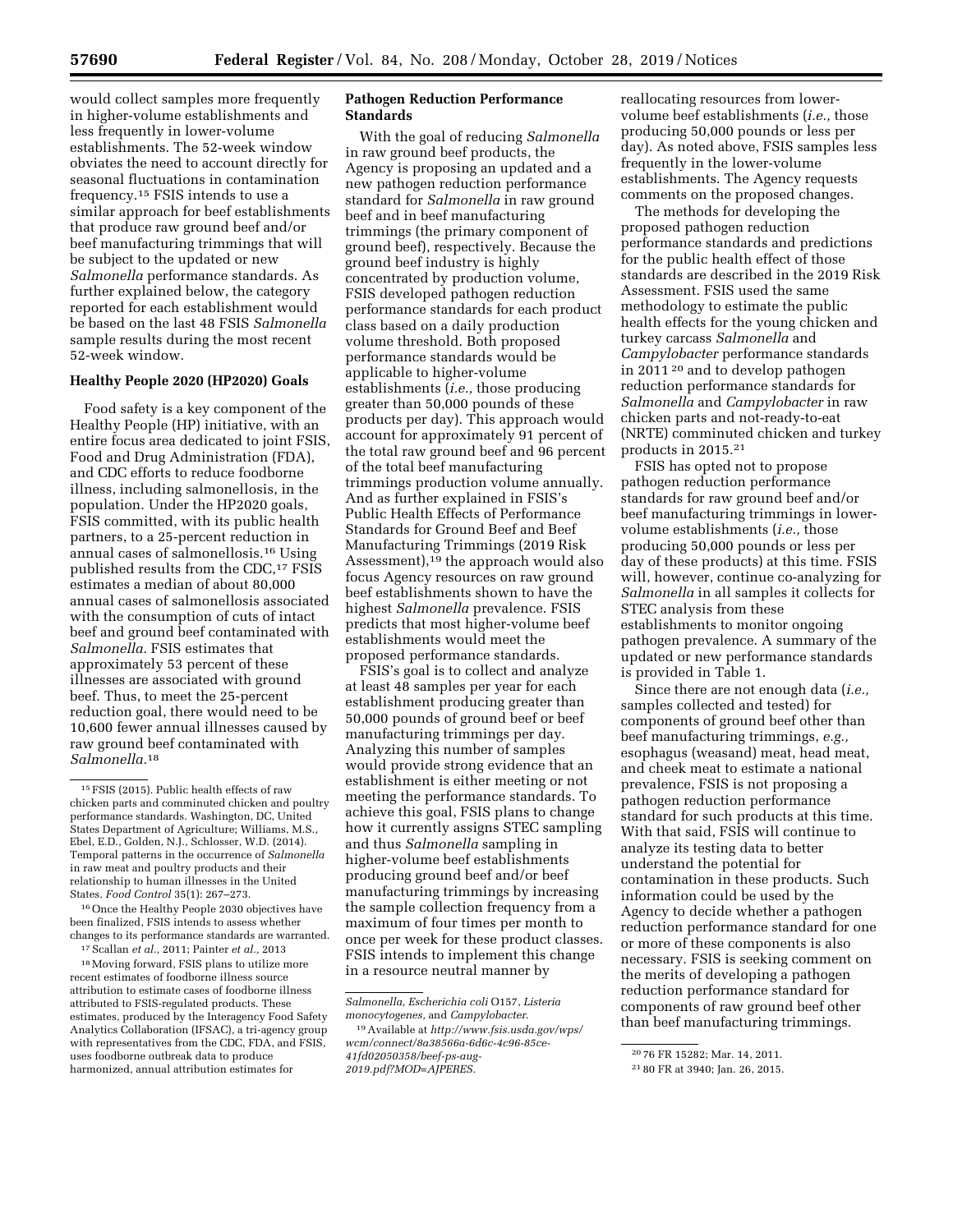TABLE 1—UPDATED OR NEW PERFORMANCE STANDARDS FOR SALMONELLA IN RAW GROUND BEEF AND BEEF MANUFACTURING TRIMMINGS

| Product (establishment volume<br>(lbs./day)) | Maximum number of allowable positive samples | Minimum number<br>of samples<br>needed to assess<br>establishment<br>performance* |
|----------------------------------------------|----------------------------------------------|-----------------------------------------------------------------------------------|
|                                              | 2 of 48                                      | 48                                                                                |
|                                              | 2 of 48                                      | 48                                                                                |

\* Any establishment with three or more *Salmonella* positives in a 52-week window would be categorized as *not meeting* the performance standard even when less than the minimum number of samples (48) are collected/analyzed.

### *Raw Ground Beef*

For raw ground beef, FSIS is proposing a pathogen reduction performance standard for *Salmonella* of two allowable positives out of 48 samples. This standard would be applied to all higher-volume establishments, which includes those producing more than 50,000 pounds of raw ground beef product per day (approximately 75 establishments). As mentioned above, FSIS intends to assign samples weekly in all establishments producing more than 50,000 pounds of eligible product per day with the goal of collecting and analyzing 48 samples in a 52-week window.

FSIS predicts that approximately 18 percent of establishments (about 14 establishments) would initially not meet this performance standard. Once implemented, if about half of the establishments producing more than 50,000 pounds of raw ground beef per day that are not meeting the proposed performance standard subsequently begin to meet this standard, this should result in about a 25-percent reduction in *Salmonella* illnesses from that product. The median expected number of illnesses avoided per year would be about 8,900 (90% Uncertainty Interval: 2,000–20,000).

### *Specifics of the 52-Week Window Approach and Categorizing Establishments*

As stated, the performance standard is intended to apply to 48 samples in a 52 week window. If FSIS collects and analyzes more than 48 samples in a 52 week window, the most recent 48 sample results in that 52-week window would be used to categorize the establishment. Although unlikely with the proposed reallocation of sampling resources, there may be rare occasions when fewer than 48 samples are collected and analyzed in these establishments within a 52-week window. If fewer than 48 samples are collected or analyzed, the establishment's status would be reported as ''N/A,'' provided the

establishment has two or fewer *Salmonella* positives in that window. Any establishment with three or more *Salmonella* positives in a 52-week window would be categorized as *not meeting* the performance standard regardless of the number of samples collected/analyzed in that window.

### *Beef Manufacturing Trimmings*

For beef manufacturing trimmings, FSIS is also proposing a pathogen reduction performance standard for *Salmonella* of two allowable positives out of 48 samples in a 52-week window that would be applied to eligible establishments producing more than 50,000 pounds of this product per day (approximately 49 establishments). Approximately 20 percent of establishments (about 10 establishments) are predicted to initially not meet this performance standard.

The specifics of the 52-week window and categorizing establishments are the same as above. Each establishment's category status (*i.e., meeting, not meeting,* or *N/A*) for beef manufacturing trimmings would be reported as described above for raw ground beef.

FSIS has chosen not to attribute any averted illnesses resulting from the proposed performance standard for beef manufacturing trimmings because this product is not consumed directly. FSIS believes, however, that a performance standard is needed for beef manufacturing trimmings to assist grinding establishments that purchase this product for further processing in managing *Salmonella* contamination in their ground beef. For example, a grinding operation may opt to change beef manufacturing trimmings suppliers if its current supplier is categorized as *not meeting* the beef manufacturing trimmings *Salmonella* performance standard and has not taken actions to reduce *Salmonella* contamination in its product; this is especially true if the grinding operation is concerned about not meeting the raw ground beef *Salmonella* performance standard and wants to mitigate the chances of that outcome. Although reductions in

*Salmonella* surface contamination on beef manufacturing trimmings should reduce contamination of raw ground beef, the specific magnitude of this reduction is uncertain.

#### *Web-Posting Establishment Performance*

FSIS announced that it intended to post the category status for all establishments subject to pathogen reduction performance standards because web posting delivers greater transparency, thereby providing the public with the tools and information it needs to make informed food safety decisions (80 FR at 3948; Jan. 26, 2015). FSIS intends to post the category status for all beef establishments subject to the pathogen reduction performance standards announced in this notice upon implementation.

FSIS currently assesses poultry establishment performance weekly based on the most recent 52-week window of FSIS sample results (83 FR 56046; Nov. 9, 2018). As explained in the November 2018 **Federal Register**  notice, FSIS no longer includes followup sampling results when calculating an establishment's category. On or about the 20th of the month, FSIS posts the category of individual establishments producing an eligible product on the FSIS website.22

Should FSIS move forward with finalizing the proposed pathogen reduction performance standards for *Salmonella* in raw ground beef and beef manufacturing trimmings, FSIS would announce the final standards and an effective date in a subsequent **Federal Register** notice. About one year after the final standards go into effect, FSIS would determine individual establishment performance based on the last 48 FSIS *Salmonella* sample results and then report on the FSIS website the status of each establishment subject to the performance standards as either

<sup>22</sup> Individual establishment category information is posted on FSIS's website at *[https://](https://www.fsis.usda.gov/wps/portal/fsis/topics/data-collection-and-reports/microbiology/salmonella-verification-testing-program/salmonella-verification-testing-program) www.fsis.usda.gov/wps/portal/fsis/topics/data[collection-and-reports/microbiology/salmonella](https://www.fsis.usda.gov/wps/portal/fsis/topics/data-collection-and-reports/microbiology/salmonella-verification-testing-program/salmonella-verification-testing-program)verification-testing-program/salmonella[verification-testing-program.](https://www.fsis.usda.gov/wps/portal/fsis/topics/data-collection-and-reports/microbiology/salmonella-verification-testing-program/salmonella-verification-testing-program)*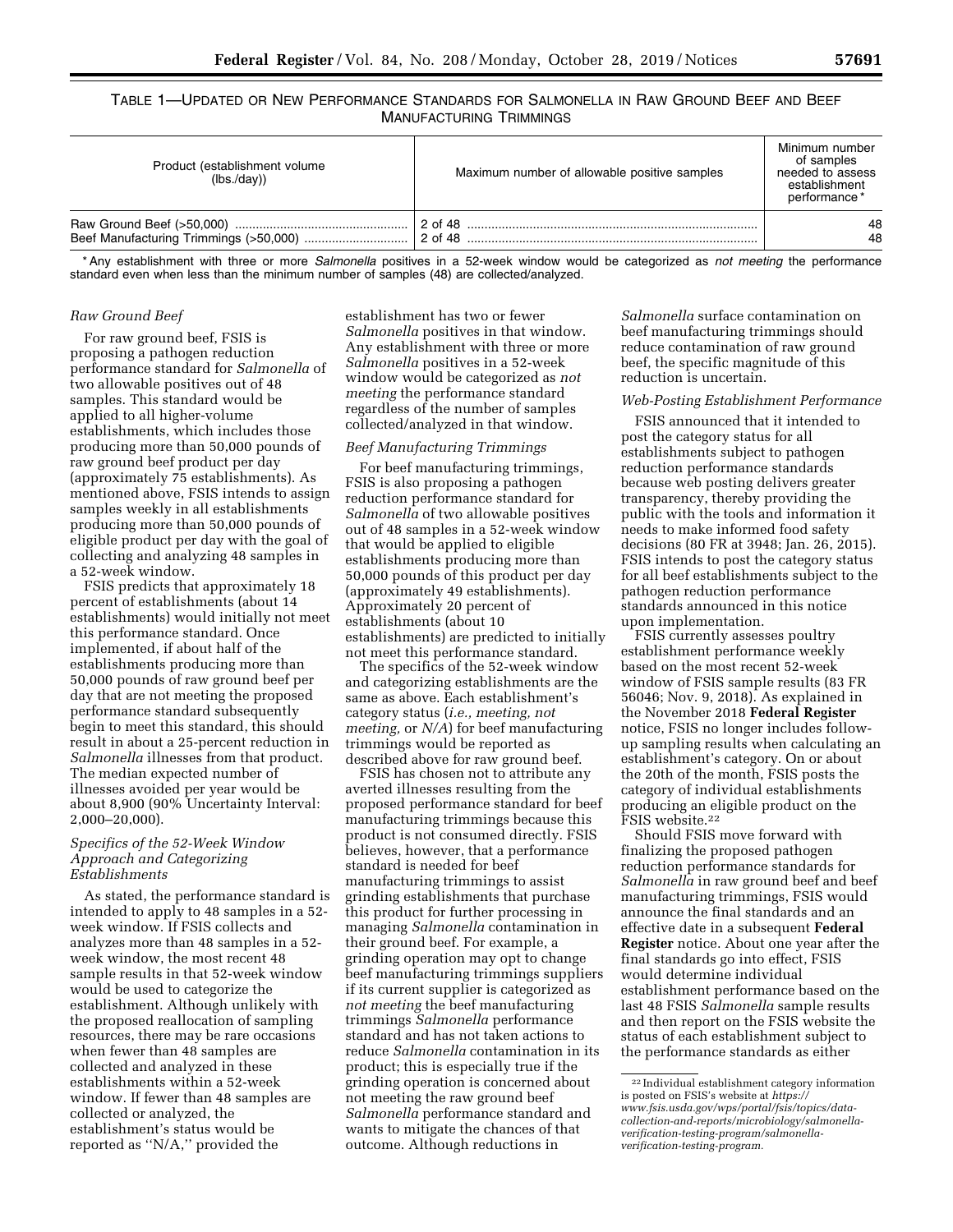*meeting* or *not meeting* the particular standard using the following criteria:

*Meeting.* Establishments with no more than the allowable number of positive *Salmonella*  sample results for that product class during the 52-week window ending the last Saturday of the previous month, based on the last 48 FSIS *Salmonella* sample results.

*Not Meeting.* Establishments with more than the allowable number of positive *Salmonella* sample results for that product class during the 52-week window ending the last Saturday of the previous month, based on the last 48 FSIS *Salmonella* sample results.

In the interim between the final standards becoming effective and when the status of individual establishments is posted, FSIS intends to make available monthly aggregate information relative to status (*i.e., meeting* or *not meeting* the performance standard) for all establishments subject to sampling under the final performance standards, using the most recent FSIS *Salmonella*  sample results. This information will be aggregated and will not identify any specific establishment. FSIS would make this information available to give industry and other stakeholders timely information about progress being made to reduce *Salmonella* contamination in raw ground beef and beef manufacturing trimmings.

#### **Related Agency Verification Actions**

An establishment that does not meet a pathogen reduction performance standard or produces product that has been associated with an outbreak may not have adequately addressed the food safety hazard, *Salmonella,* in its HACCP system. If the establishment considers *Salmonella* reasonably likely to occur and addresses *Salmonella* in its HACCP plan, it must take corrective actions as required in 9 CFR 417.3(a). If the establishment considers *Salmonella* not reasonably likely to occur, it must take corrective actions and reassess its HACCP plan for that product to determine whether the plan needs to be modified to address *Salmonella* as a hazard (9 CFR 417.3(b)). To maintain an adequate HACCP system, the establishment may need to address the pathogen *Salmonella* in its HACCP plan, rather than through Sanitation Standard Operating Procedures (Sanitation SOPs) or another prerequisite program. Corrective actions taken in response to exceeding a pathogen reduction performance standard would need to be documented in records subject to verification by FSIS as required in 9 CFR 417.3(c)).

Consistent with FSIS inspection program personnel instructions for poultry establishments currently subject

to performance standards, when a beef establishment does not meet a *Salmonella* performance standard (*i.e.,*  when the number of positive samples within a specified timeframe exceeds the number of allowable positives for that product class), FSIS may initiate follow-up sampling after the establishment is first categorized as *not meeting* the performance standard to verify the adequacy of corrective actions taken by the establishment. FSIS would likely co-analyze any follow-up samples for STEC, as applicable to that product class. The follow-up samples would not count towards the samples collected as part of the moving window procedure for assessing whether the establishment meets the standards, which is consistent with FSIS procedures for poultry performance standards (83 FR at 56048). Follow-up sampling for establishments that do not meet the raw ground beef and/or beef manufacturing performance standard for an extended period of time, or that fluctuate between meeting or not meeting one or both of these performance standards, would occur at a frequency determined by FSIS.23

In addition, FSIS would schedule a Public Health Risk Evaluation (PHRE) for any beef establishment that (a) does not meet a *Salmonella* pathogen reduction performance standard; (b) has produced products with repetitive *Salmonella* serotypes of public health concern 24 or repetitive antibioticresistant *Salmonella;* and/or (c) has *Salmonella* whole-genome sequencing (WGS) and/or pulsed-field gel electrophoresis patterns matching those found in recent outbreaks or epidemiologically linked to illnesses (see FSIS Directive 5100.1 at *[https://](https://www.fsis.usda.gov/wps/wcm/connect/6c30c8b0-ab6a-4a3c-bd87-fbce9bd71001/5100.4.pdf?MOD=AJPERES) [www.fsis.usda.gov/wps/wcm/connect/](https://www.fsis.usda.gov/wps/wcm/connect/6c30c8b0-ab6a-4a3c-bd87-fbce9bd71001/5100.4.pdf?MOD=AJPERES) [6c30c8b0-ab6a-4a3c-bd87](https://www.fsis.usda.gov/wps/wcm/connect/6c30c8b0-ab6a-4a3c-bd87-fbce9bd71001/5100.4.pdf?MOD=AJPERES) [fbce9bd71001/5100.4.pdf?](https://www.fsis.usda.gov/wps/wcm/connect/6c30c8b0-ab6a-4a3c-bd87-fbce9bd71001/5100.4.pdf?MOD=AJPERES) [MOD=AJPERES](https://www.fsis.usda.gov/wps/wcm/connect/6c30c8b0-ab6a-4a3c-bd87-fbce9bd71001/5100.4.pdf?MOD=AJPERES)*). FSIS would use the results of the PHRE to determine whether to schedule a Food Safety Assessment (FSA) 25 at the establishment.

As explained above, and also consistent with existing FSIS

practices,26 after notifying a beef establishment that it has not met a pathogen reduction performance standard, FSIS would conduct an assessment of the establishment's HACCP plan and SSOPs, through a PHRE and possible subsequent FSA, focusing on the establishment's corrective actions, HACCP plan reassessment (if applicable), and the effectiveness of the establishment's system for controlling *Salmonella* in raw beef products. In addition, when necessary, FSIS would develop a plan to verify whether the establishment implemented corrective actions. If, after 120 days from not meeting the standard, the establishment has not been able to demonstrate reduced variability of process control, as determined from FSIS's follow-up and routine sampling and from the results of the PHRE and in some cases an FSA, and the establishment has not taken corrective actions, FSIS would likely take an enforcement action, such as issuing a Notice of Intended Enforcement (NOIE) or suspending inspection, under the conditions and according to the procedures described in 9 CFR part 500. FSIS would not issue an NOIE or suspend inspection based solely on the fact that an establishment did not meet a pathogen reduction performance standard for *Salmonella.* 

Although establishments producing 50,000 pounds or less of raw ground beef or beef manufacturing trimmings per day would not be subject to the proposed performance standards, FSIS would initiate follow-up sampling and/ or conduct a PHRE or a FSA in these establishments when there is evidence of high levels of *Salmonella*  contamination, *e.g.,* three or more positive *Salmonella* sample results within a 52-week time period, and for any of the other reasons listed above. Recognizing that these lower-volume establishments are sampled much less frequently than the higher-volume establishments, FSIS requests comments on this approach.

As previously announced, if any beef establishment produces product associated with a *Salmonella* illness outbreak identified minimally through epidemiological and/or traceback investigations, FSIS likely will consider the product to be adulterated under 21

<sup>23</sup>See FSIS Notice 17–19 for additional information on follow-up sampling in poultry establishments, available at *[https://](https://www.fsis.usda.gov/wps/wcm/connect/e16cfd59-8f8a-48a5-a607-999c9eecfec2/17-19.pdf?MOD=AJPERES) [www.fsis.usda.gov/wps/wcm/connect/e16cfd59-](https://www.fsis.usda.gov/wps/wcm/connect/e16cfd59-8f8a-48a5-a607-999c9eecfec2/17-19.pdf?MOD=AJPERES)  [8f8a-48a5-a607-999c9eecfec2/17-](https://www.fsis.usda.gov/wps/wcm/connect/e16cfd59-8f8a-48a5-a607-999c9eecfec2/17-19.pdf?MOD=AJPERES)  [19.pdf?MOD=AJPERES.](https://www.fsis.usda.gov/wps/wcm/connect/e16cfd59-8f8a-48a5-a607-999c9eecfec2/17-19.pdf?MOD=AJPERES)* 

<sup>24</sup> Information about the 20 most frequently reported *Salmonella* serotypes reported to the CDC's Laboratory-based Enteric Disease Surveillance system is available at *[https://](https://www.cdc.gov/nationalsurveillance/pdfs/2016-Salmonella-report-508.pdf) [www.cdc.gov/nationalsurveillance/pdfs/2016-](https://www.cdc.gov/nationalsurveillance/pdfs/2016-Salmonella-report-508.pdf) [Salmonella-report-508.pdf.](https://www.cdc.gov/nationalsurveillance/pdfs/2016-Salmonella-report-508.pdf)* 

<sup>25</sup>The purpose of an FSA is to assess and analyze an establishment's food safety system to verify that the establishment is able to produce safe and wholesome meat or poultry products in accordance with FSIS statutory and regulatory requirements.

<sup>26</sup>FSIS stated in a **Federal Register** notice published April 16, 2003 (68 FR 18593), that it was using *Salmonella* sample-set failures ''as an indication that there is something wrong in the establishment's HACCP system, and that the system needs to be carefully evaluated by the Agency. More recently, FSIS announced the same course of action for poultry products subject to pathogen reduction performance standards on February 11, 2016 (81 FR at 7288).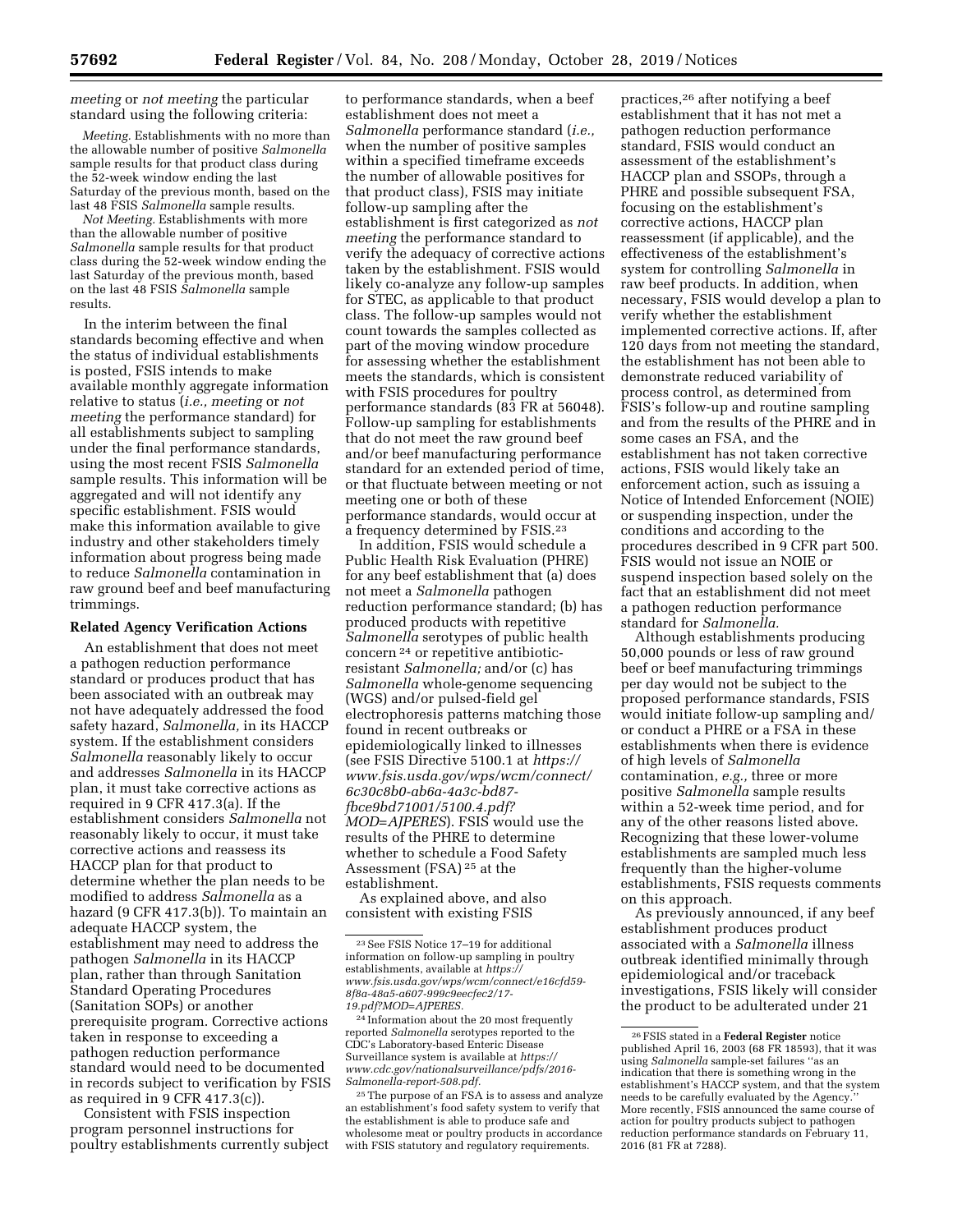U.S.C. 601(m)(3) because the product is ''\* \* \* unsound, unhealthful, unwholesome, or otherwise unfit for human food'' (77 FR at 72689; Dec. 6, 2012). In such cases, the Agency would request that the establishment recall the product if it is still in commerce. Additionally, in such situations, even if the establishment is meeting a *Salmonella* performance standard, FSIS will scrutinize its corrective actions closely and may conduct an Incident Investigation Team review (see FSIS Directive 5500.3 at *[https://](https://www.fsis.usda.gov/wps/wcm/connect/bf3095f8-c6aa-4ed7-b819-45668c05c44b/5500.3.pdf?MOD=AJPERES) [www.fsis.usda.gov/wps/wcm/connect/](https://www.fsis.usda.gov/wps/wcm/connect/bf3095f8-c6aa-4ed7-b819-45668c05c44b/5500.3.pdf?MOD=AJPERES) [bf3095f8-c6aa-4ed7-b819-](https://www.fsis.usda.gov/wps/wcm/connect/bf3095f8-c6aa-4ed7-b819-45668c05c44b/5500.3.pdf?MOD=AJPERES)  [45668c05c44b/5500.3.pdf?](https://www.fsis.usda.gov/wps/wcm/connect/bf3095f8-c6aa-4ed7-b819-45668c05c44b/5500.3.pdf?MOD=AJPERES) [MOD=AJPERES](https://www.fsis.usda.gov/wps/wcm/connect/bf3095f8-c6aa-4ed7-b819-45668c05c44b/5500.3.pdf?MOD=AJPERES)*).

FSIS monitors relevant databases (*e.g.,*  those maintained by the CDC and the National Institutes of Health) for clinical isolates 27 that match (via WGS) food isolates obtained by FSIS in its sampling of products produced by official establishments. This monitoring gives FSIS early warning that an outbreak involving an establishment's product could be developing. FSIS may alert its public health partners if it appears there are human illness (clinical isolates) and food isolate matches indicating a potential emerging outbreak. In such situations, FSIS may also collect distribution information (*e.g.,* the consignee list) for product produced to be able to focus attention on the geographic area in which the affected product was distributed.

### **Cost-Benefit Analysis**

FSIS has considered the economic effects of the proposed pathogen

reduction performance standards for *Salmonella* in raw ground beef and beef manufacturing trimmings. The full analysis is published on the FSIS website as supporting documentation to this notice. FSIS is seeking comment on the information and assumptions used in the cost-benefit analysis. A summary of the analysis follows.

### *Industry Costs*

Establishments would incur costs as they make changes to their processes to meet the new performance standards. FSIS predicts that approximately 18 percent of the higher-volume raw ground beef establishments (about 14 establishments) and 20 percent of the higher-volume beef manufacturing trimmings establishments (about 10 establishments) would not initially meet the standards. As discussed above, higher-volume establishments produce more than 50,000 pounds of that particular product per day.

Some establishments that initially do not meet the performance standards but aspire to do so would need to make changes to their production processes to lower the prevalence of *Salmonella* in their products. For example, affected establishments may conduct *Salmonella*  sampling, apply antimicrobial interventions (including purchasing necessary capital equipment), reassess their HACCP plans and/or conduct training. FSIS expects that highervolume raw ground beef and beef manufacturing trimmings establishments would be most likely to begin collecting samples for *Salmonella*  testing in an effort to assure they would

meet the updated or new performance standards. As an example, if the establishment currently collects samples to test for other pathogens, the establishment may begin including testing for *Salmonella* in its current sampling programs. Or, if the establishment does not currently collect any samples for pathogen testing, the establishment may begin collecting samples for *Salmonella* testing.

Based on available information, FSIS expects that beef manufacturing trimmings establishments subject to the performance standard would be most likely to add antimicrobial interventions and equipment to their production process to meet the performance standard.

FSIS estimates that not all establishments would make changes after not meeting the performance standards. For those establishments initially not meeting the performance standards, FSIS assumes approximately 50 percent would start making changes after one year and eventually would meet the standards in two years by making changes to their production process. To ensure a conservative cost estimate, FSIS assumes that those establishments making changes to their production processes would validate those changes and conduct employee training. For HACCP re-assessment, FSIS assumes that all establishments (100 percent) that do not meet the standard will re-assess their HACCP plan. These costs are summarized and annualized over 10 years at a discount rate of 7 percent in Table 2.

# TABLE 2—INDUSTRY COSTS ANNUALIZED

| Cost component                | Low<br>estimate                                    | Primary<br>estimate                                | High<br>estimate                                   |
|-------------------------------|----------------------------------------------------|----------------------------------------------------|----------------------------------------------------|
| Sampling<br>Emplovee Training | \$1.002<br>147.998<br>3.393.114<br>10.781<br>2.701 | \$1,002<br>147.998<br>3.393.114<br>21.562<br>2.701 | \$1,002<br>147.998<br>3.393.114<br>32,344<br>2.701 |
| Total Costs *                 | 3.555.596                                          | 3.556.377                                          | 3,577,159                                          |

# *Agency Costs*

FSIS does not expect the Agency to incur any budgetary impacts as a result of implementing the new or updated performance standards. FSIS intends to implement the two major components of the performance standards, product sampling/testing and follow-up actions, in such a way that they are resource

expanding the overall number of samples it would analyze or collect. Instead, it would reallocate samples from lower-volume beef establishments. Moreover, since FSIS has already transitioned to continuous sampling for *Salmonella* in beef manufacturing trimmings and in raw ground beef, the number of samples FSIS would collect

neutral. At this time, FSIS is not

and analyze after the performance standard is implemented would remain the same. FSIS would not need to invest in additional laboratory equipment or additional personnel.

The resources required for follow-up actions, namely PHREs, which may lead to FSAs, would also remain unchanged because very few establishments are expected to continue to not meet the

<sup>27</sup> In microbiology, the term ''isolates'' refers to strains of microorganisms isolated for study.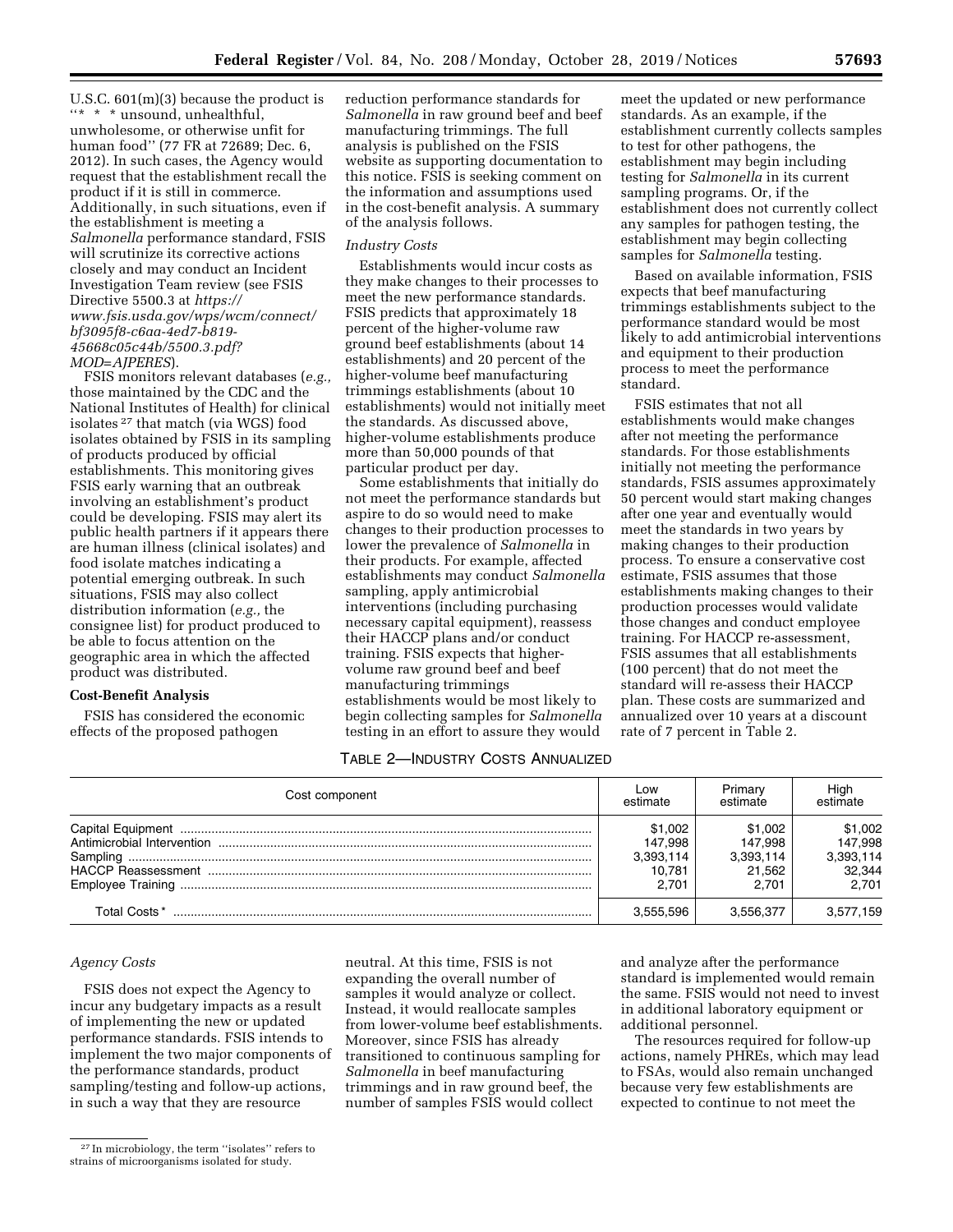performance standards. In addition, in 2015, the FSA methodology was updated to include a PHRE. The PHRE is a remote evaluation performed by FSIS personnel to determine if an establishment's food safety system is effective. Information learned during the PHRE would be used to determine if an onsite FSA is warranted. FSIS personnel have been able to evaluate a greater number of establishments under the updated FSA methodology. FSIS intends to maintain its current FSA scheduling protocol, which combines risk-based and routine PHREs.

#### **Benefits**

As beef establishments subject to the proposed performance standards make changes to their production processes and reduce the prevalence of *Salmonella* in raw ground beef and beef manufacturing trimmings, public health benefits would be realized in the form of averted illnesses. As discussed in the 2019 Risk Assessment, FSIS estimated the annual *Salmonella* foodborne illnesses associated with beef products. FSIS then estimated the number of annual illnesses attributed to products under the updated or new performance

standards. Finally, FSIS estimated the number of illnesses averted if 50 percent of the establishments that do not meet the standards, meet the standards over the course of two years. Additionally, FSIS estimated the cost savings associated with the percentage reduction in human illnesses as calculated in the 2019 Risk Assessment. The estimated public health benefits from the illnesses averted as a result of the proposed *Salmonella* beef performance standards are summarized and annualized over 10 years at a discount rate of 7 percent in Table 3.

# TABLE 3—PUBLIC HEALTH BENEFITS ANNUALIZED

| Product                                              | Percentage of<br>establishments<br>initially not<br>meeting the<br>standards, but<br>then meet the<br>standards over<br>2 years | Averted illnesses due to salmonella  | Cost of illness <sup>*</sup> |
|------------------------------------------------------|---------------------------------------------------------------------------------------------------------------------------------|--------------------------------------|------------------------------|
| Raw Ground Beef and Beef Manufacturing<br>Trimmings. | 50                                                                                                                              | 8.900                                | \$29,265,796.                |
|                                                      |                                                                                                                                 | (2,000-20,000) (5th-95th percentile) | (\$6,576,583-\$65,765,834).  |

\* Cost of Illness annualized at a discount rate of 7% over 10 years, occurring one year after establishments would begin making changes.

# **Industry Benefits**

FSIS expects that industry would benefit from reduced *Salmonella*  outbreak-related recalls. The negative impacts of recalls on industry include the loss of sales revenue, the cost to dispose of recalled products, and the loss of consumer confidence and business reputation. Recalls negatively impact consumers by creating anxiety and time-consuming inconveniences (*e.g.,* looking for recall information,

checking products purchased to determine if they are part of the recall, returning or disposing of products identified by the recalls, and so on).

FSIS expects the raw ground beef and beef manufacturing trimmings performance standards would lead to less contaminated products, because of industry actions taken to reduce *Salmonella* in products to meet the performance standards. The reduction in *Salmonella* would result in less

exposure to the consumers that eat beef products and fewer illnesses, outbreaks and recalls.

### **Summary of Net Benefits**

Table 4 displays the total costs and benefits expected from the implementation of the performance standards for beef manufacturing trimmings and raw ground beef. FSIS annualized all values over 10 years at a 7 percent discount rate.

| Compliance rate<br>for<br>establishments<br>initially not<br>meeting the<br>standard | Cost/benefit component | Low<br>estimate<br>(Smil) | Primary<br>estimate<br>(Smil) | High<br>estimate<br>(Smil) |
|--------------------------------------------------------------------------------------|------------------------|---------------------------|-------------------------------|----------------------------|
| 50%<br>                                                                              |                        | 3.56<br>6.58<br>3.02      | 3.57<br>29.27<br>25.70        | 3.58<br>65.77<br>62.19     |

### **USDA Non-Discrimination Statement**

No agency, officer, or employee of the USDA shall, on the grounds of race, color, national origin, religion, sex, gender identity, sexual orientation, disability, age, marital status, family/ parental status, income derived from a public assistance program, or political beliefs, exclude from participation in, deny the benefits of, or subject to

discrimination any person in the United States under any program or activity conducted by the USDA.

# *How To File a Complaint of Discrimination*

To file a complaint of discrimination, complete the USDA Program Discrimination Complaint Form, which may be accessed online at *[http://](http://www.ocio.usda.gov/sites/default/files/docs/2012/Complain_combined_6_8_12.pdf) [www.ocio.usda.gov/sites/default/files/](http://www.ocio.usda.gov/sites/default/files/docs/2012/Complain_combined_6_8_12.pdf)* 

*[docs/2012/Complain](http://www.ocio.usda.gov/sites/default/files/docs/2012/Complain_combined_6_8_12.pdf)*\_*combined*\_*6*\_*8*\_ *[12.pdf,](http://www.ocio.usda.gov/sites/default/files/docs/2012/Complain_combined_6_8_12.pdf)* or write a letter signed by you or your authorized representative.

Send your completed complaint form or letter to USDA by mail, fax, or email:

*Mail:* U.S. Department of Agriculture, Director, Office of Adjudication, 1400 Independence Avenue SW, Washington, DC 20250–9410.

*Fax:* (202) 690–7442.

*Email: [program.intake@usda.gov.](mailto:program.intake@usda.gov)*